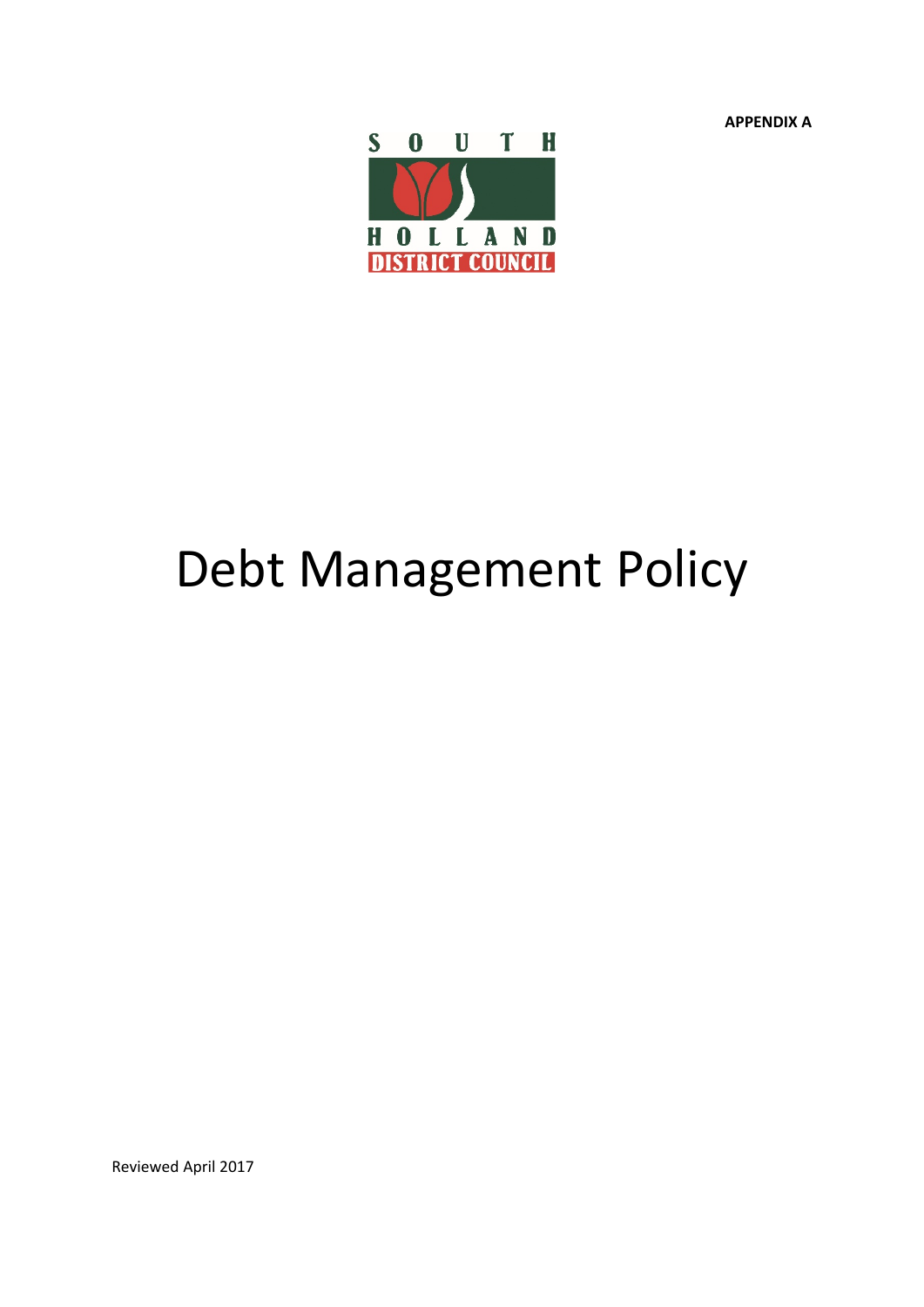# **Debt Management Policy**

- **1. Introduction**
- **2. Legislation**
- **3. Policy Aims**
- **4. Policy Objectives**
- **5. Communication**
- **6. Recovery of Money Due**
- **7. Our Approach to Enforcement of Debt**
- **8. Multiple Debts**
- **9. Advice and Assistance**
- **10. Vulnerability**
- **11. Complaints**
- **12. Equality Statement**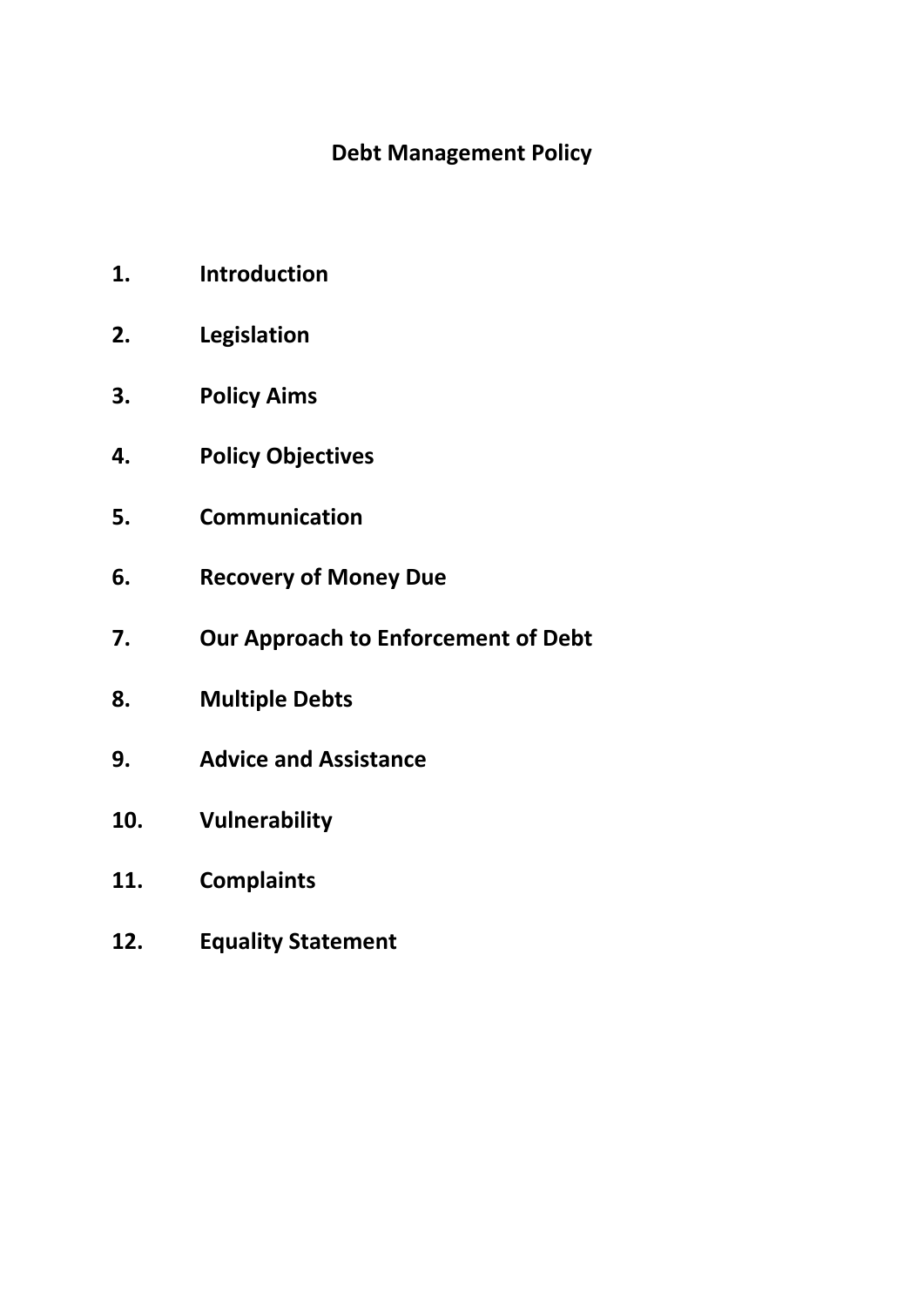### **1. Introduction**

South Holland District Council has a duty to ensure cost effective billing, collection and recovery of all sums due to the Council.

This policy covers debt recovery activities in respect of: -

- Council Tax
- Business Rates (Non Domestic Rates)
- Overpaid Housing Benefit
- Sundry Debts

Efficient and well administered debt management is crucial to the council. A consistent and fair approach to debt management will be taken to ensure the council's interests are protected whilst residents who are struggling financially are supported to pay through the provision of appropriate advice and early intervention.

Whilst the majority of income due to the council is collected in a routine manner, unpaid charges and debts arise for a variety of reasons. This policy sets out the principles that will apply in the recovery and enforcement of debts.

# **2. Legislation**

We will act in accordance with relevant legislation and policy including: -

| <b>Council Tax</b>                     | <b>Council Tax Local Government Finance Act 1992</b><br>Local Government Finance Act 2012<br>The Council Tax (Administration and Enforcement) Regulations<br>1992 (as amended)<br>South Holland District Council, Council Tax Support Scheme                                                                                                                               |
|----------------------------------------|----------------------------------------------------------------------------------------------------------------------------------------------------------------------------------------------------------------------------------------------------------------------------------------------------------------------------------------------------------------------------|
| <b>Business Rates</b>                  | <b>NNDR Local Government Finance Act 1988</b><br>Local Government Finance Act 2012<br>The Non-Domestic Rating (Collection & Enforcement) (Local Lists)<br>Regulations 1989 (as amended)                                                                                                                                                                                    |
| <b>Housing Benefit</b><br>Overpayments | Housing Benefit Overpayments Housing Benefit Regulations 2006<br>Housing Benefit (Pension Credit) Regulations<br>Council Tax Benefit Regulations 2006 (up to 31.03.13)                                                                                                                                                                                                     |
| <b>Sundry Debt</b>                     | The Late Payment of Commercial Debts Regulations 2002<br>The Late Payment of Commercial Debts Regulations 2013<br>The Late Payment of Commercial Debts (Interest) Act 1998<br>Sundry debts are collected within the relevant framework up to<br>the point that legal action is required, and the debt may be passed<br>to legal representative for further recovery action |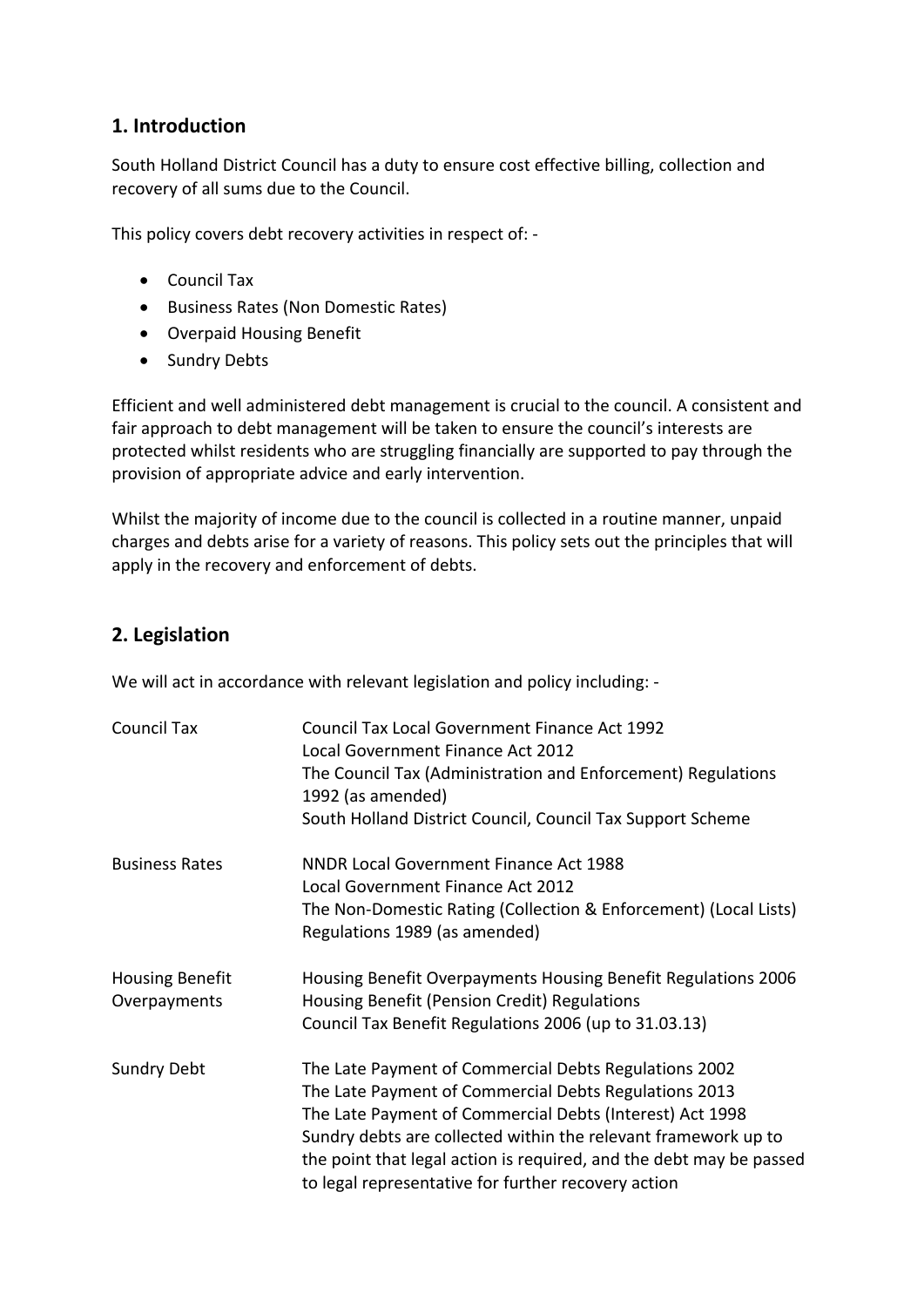South Holland District Council appoints Enforcement Agents to recover Council Tax and Non-Domestic Rate arrears when a debt reaches a certain point in the recovery process. These arrangements are governed by: -

- The Tribunal Courts and Enforcement Act 2007
- The Taking Control of Goods Regulations 2013 and
- The Taking Control of Goods (Fees) Regulations 2014.

# **3. Policy Aims**

It is essential that the council undertakes the administration and recovery of all debt in an efficient and effective manner. We have a legal duty to ensure cost effective billing, collection and recovery of all sums due to the authority.

As such, we will: -

- Ensure a professional, consistent and timely approach to recovery action.
- Take enforcement action against deliberate non-payers or late payers.
- Take positive action to prevent arrears occurring, for example by maximising income and providing a range of payment methods.
- Promote a co-ordinated approach towards sharing debtor information and managing multiple debts owed to the council.
- Ensure that debts are managed in accordance with legislative provisions and best practice.

This policy will: -

- Be a guide to all officers involved in the recovery of monies.
- Set out clear strategy
- Demonstrate commitment to the delivery of quality services to our customers
- Provide revenue to the council and help reduce the loss from eventual write off of debt
- Fulfil the Councils statutory obligations to collect Council Tax, Business Rates and excess Housing and Council Tax Benefit/Support.

#### **4. Policy Objectives**

#### **To ensure that all income due to the council is collected, with minimum avoidance and in the interest of residents and businesses in the district.**

To achieve our objectives, we will ensure the following principles are adhered to: -

Consider that customers have a responsibility to pay.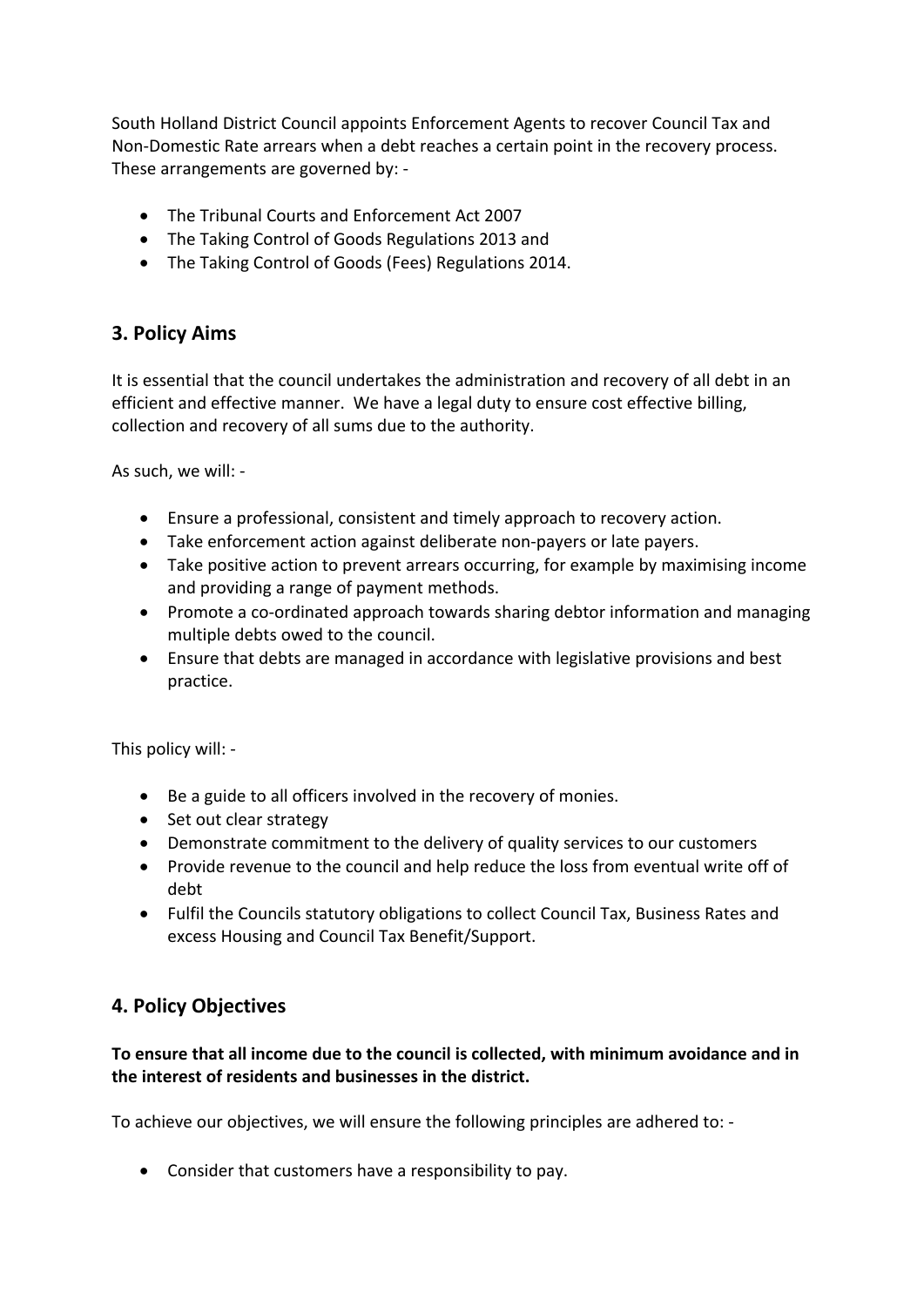- Aim to identify those who can pay but won't or who deliberately delay payment, so that recovery action can be taken accordingly.
- Actively encourage customers to engage at every stage of the collection and recovery process.
- Aim to help individuals to maximise their income.
- Acknowledge the need to provide a service that is effective but when necessary sensitive to individual's needs.
- Ensure that payment arrangements reflect the level of debt owed as well as the ability to pay.
- Expect 'priority' debts to be given priority over other debt owed.
- Acknowledge the role of recognised advice agencies and encourage contact with such agencies where appropriate.

### **5. Communication**

We will provide our customers with clear and prompt information about the amounts they are being asked to pay. Our correspondence and information will show: -

- What the bill or invoice is for
- The total amount due
- The date by which payment is due
- How and where to make payments
- Contact details for enquiries
- Correspondence clearly written, without the use of jargon where possible
- Any penalty charges applicable for late payment

Full names, contact address and a telephone number will be established wherever possible prior to billing.

We will advise Debtors promptly about the existence of their debt and where appropriate they will be advised of their right to appeal in line with legislation.

We will deal with all debtors in a courteous, yet firm and fair manner.

Appropriate support such as the use of the Language Line facility is available as an aid to improving verbal communications with those customers for whom English is not their first language.

#### **6. Recovery of money due**

Whilst there are set processes and steps to follow in the collection and recovery of monies owed to the council, each case is treated individually to take into account various factors such as the circumstances of the debtor.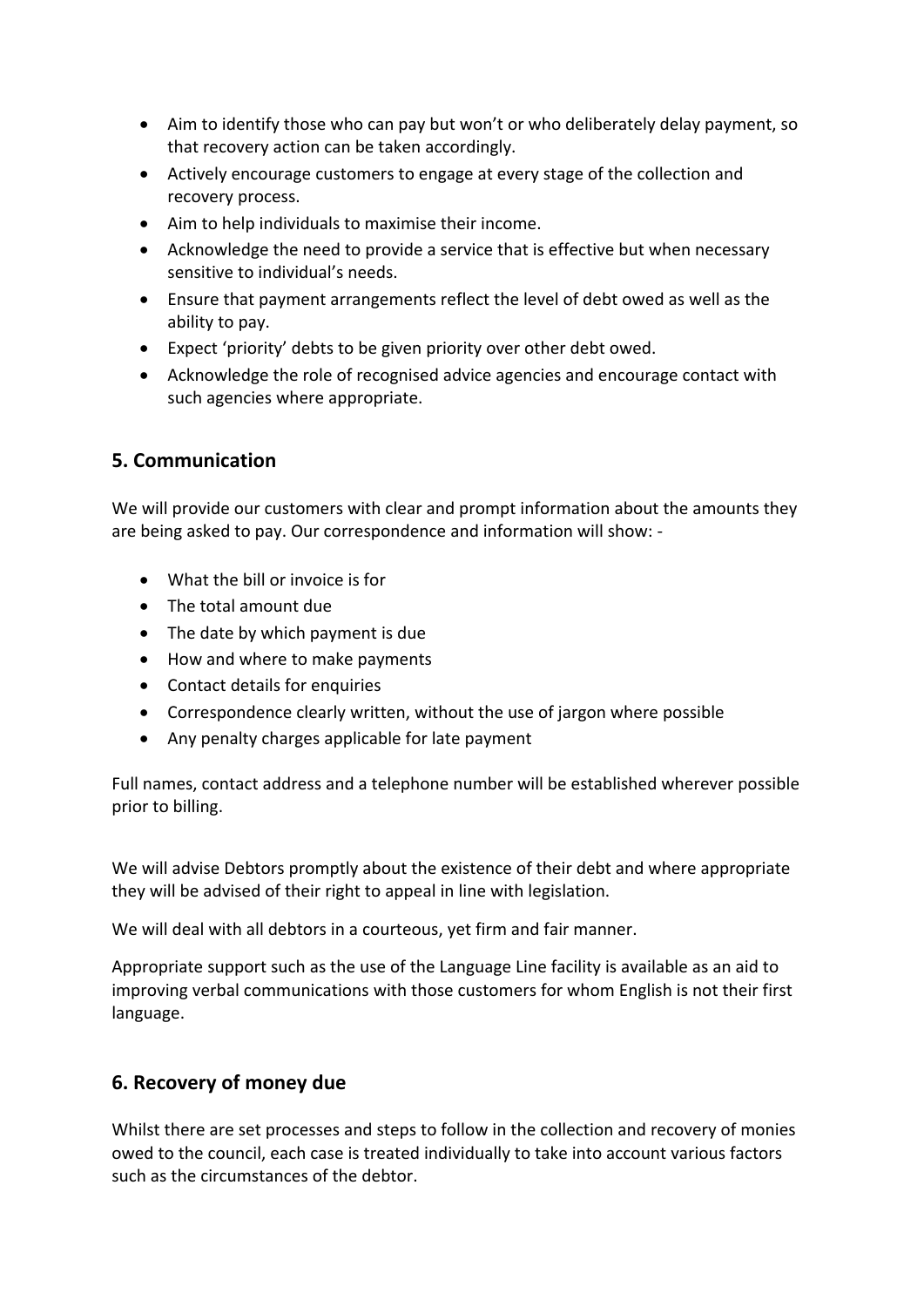We will levy and seek to recover any and all costs/fees that are legitimately due from the debtor. Only in exceptional circumstances will consideration be given to costs/fees being waived.

Any requests for cancelling or writing off debts will be dealt with in accordance with the Council's delegation arrangements.

All debtors will be advised of the consequences of non-payment and the courses of action that could result from non-payment. This includes: -

| Council Tax (including excess Council Tax Support) |                                      |  |  |
|----------------------------------------------------|--------------------------------------|--|--|
| <b>Possible Action</b>                             | <b>Final Sanction</b>                |  |  |
| Summons                                            | <b>Enforcement Agent Action</b>      |  |  |
| <b>Magistrates Court hearing</b>                   | Bankruptcy / Insolvency              |  |  |
| Liability Order                                    | Charging Order                       |  |  |
| Payment Arrangement                                | <b>Committal to Prison</b>           |  |  |
| <b>Attachment of Benefit</b>                       |                                      |  |  |
| <b>Attachment of Earnings</b>                      |                                      |  |  |
| <b>Attachment of Members Allowances</b>            |                                      |  |  |
|                                                    |                                      |  |  |
| <b>National Non Domestic Rates</b>                 |                                      |  |  |
| <b>Possible Action</b>                             | <b>Final Sanction</b>                |  |  |
| Summons                                            | <b>Enforcement Agent Action</b>      |  |  |
| Magistrates Court hearing                          | Bankruptcy / Insolvency              |  |  |
| Liability Order                                    | Charging Order                       |  |  |
| Payment Arrangement                                | <b>Committal to Prison</b>           |  |  |
| <b>Housing Benefit Overpayments</b>                |                                      |  |  |
| <b>Possible Action</b>                             | <b>Final Sanction</b>                |  |  |
| Direct deductions from on-going benefit            | <b>County Court Judgement</b>        |  |  |
| entitlement                                        | <b>Attachment of Earnings Order</b>  |  |  |
| <b>Payment Arrangement</b>                         | <b>Charging Order</b>                |  |  |
| <b>Deduction from Earnings</b>                     | Removal of good through County Court |  |  |
|                                                    | <b>Enforcement Agent</b>             |  |  |
|                                                    | <b>Debt Collection Agency</b>        |  |  |
|                                                    |                                      |  |  |
| <b>Sundry Debt</b>                                 |                                      |  |  |
| <b>Possible Action</b>                             | <b>Final Sanction</b>                |  |  |
| <b>Payment Arrangement</b>                         | <b>County Court Judgement</b>        |  |  |
| Cessation of service                               | <b>Attachment of Earnings Order</b>  |  |  |
|                                                    | <b>Charging Order</b>                |  |  |
|                                                    | Removal of good through County Court |  |  |
|                                                    | <b>Enforcement Agent</b>             |  |  |
|                                                    | Debt collection Agency               |  |  |
|                                                    | Bankruptcy / Insolvency              |  |  |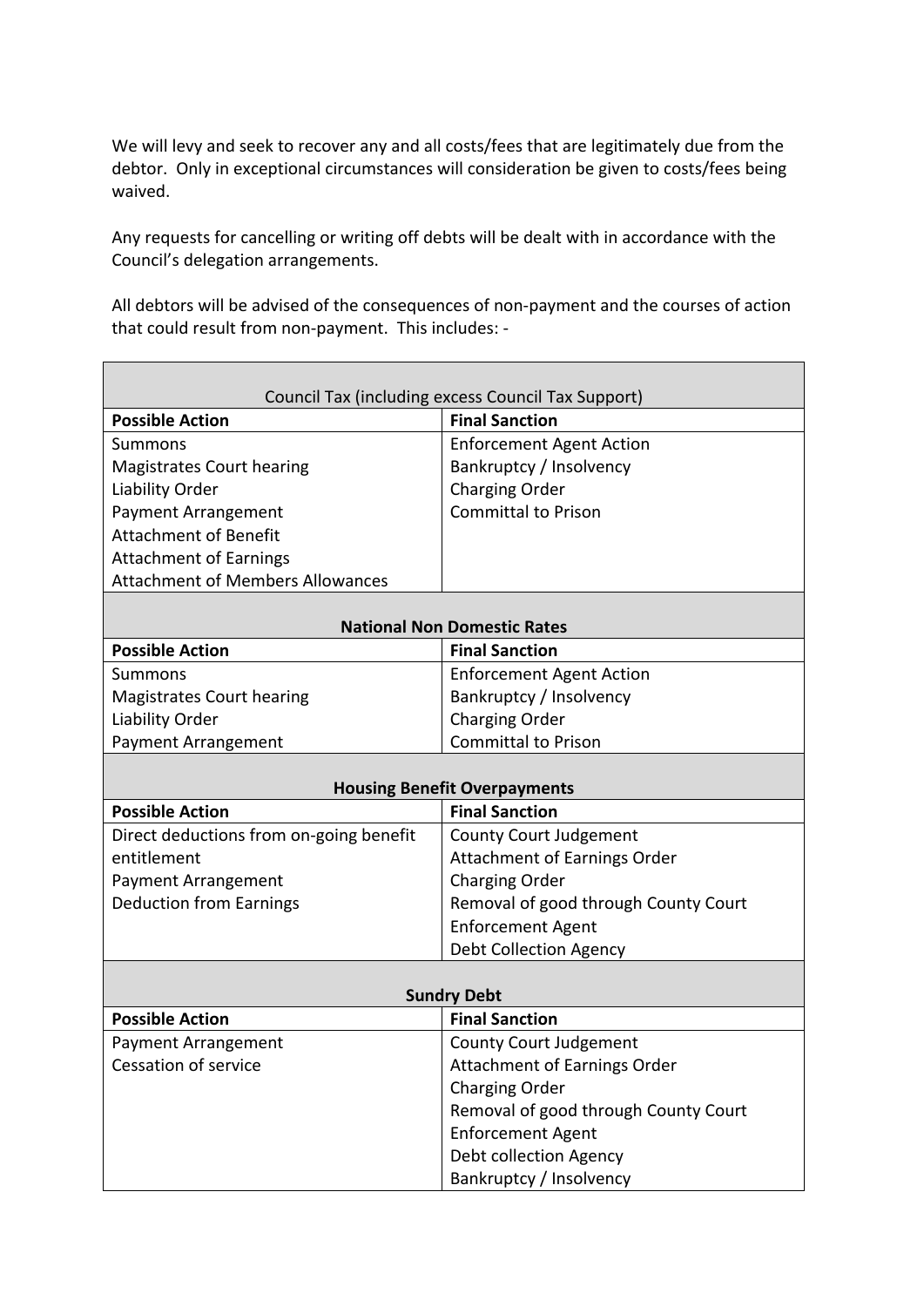Some enforcement actions will incur additional costs, which are payable by the debtor. In all appropriate cases, we will seek to recover from the debtor any reasonable costs incurred in the recovery of unpaid money.

Where liability is continuous, (for example Council Tax) any arrangement made will normally require payments to be over and above the on-going monthly liability. Future instalments must be paid when due as a condition of the arrangement.

Where a debtor is not able to repay the debt completely, either immediately or within a reasonable timescale, then each case will be treated individually in respect of an arrangement for repayment over a specific period of time. In such circumstances, a review of the person's income and expenditure will be made to help establish that the proposed level of repayment is appropriate given the debtors financial circumstances.

Where a payment arrangement is made, failure to make regular payments in a timely manner will result in further recovery action and reasonable costs will be added to the debt.

### **7**. **Our Approach to Enforcement of Debt**

We will follow the principles outlined below: -

#### **Our action will be proportionate**

We will consider the balance to be struck between the potential loss of income and the cost of collecting the debt.

#### **Our action will be consistent**

We will take a similar approach in similar circumstances to achieve similar ends. This relates  $to: -$ 

- The advice we provide.
- The use of legislative powers.
- The recovery procedures used.

We recognise that consistency does not mean simple uniformity in its treatment of debt. Consideration will be given to the individual's personal circumstances and will take account of factors such as: -

- The social circumstances of the debtor.
- The debtor's payment history.
- The debtor's ability to pay.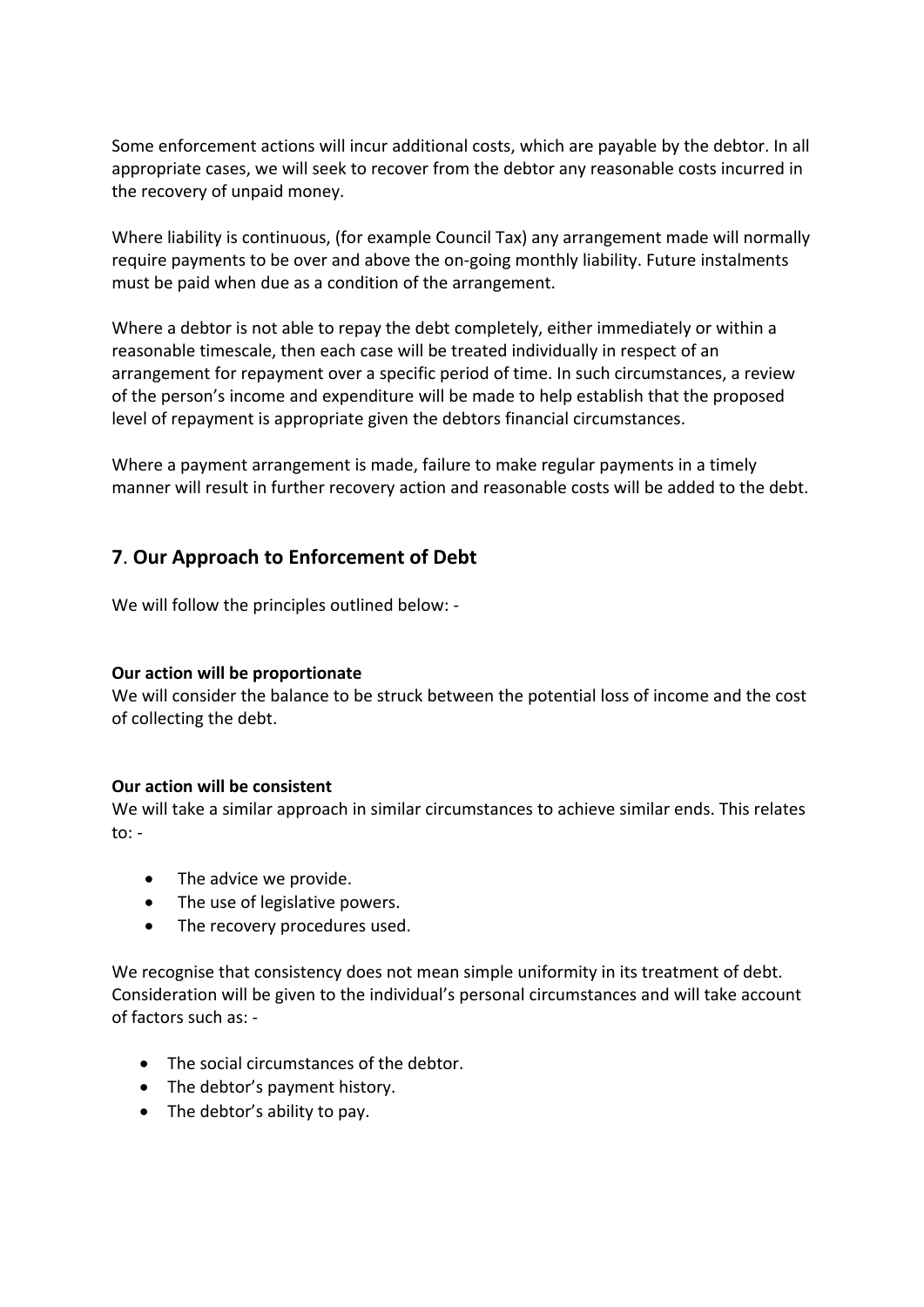#### **Our action will be transparent**

We recognise it is important to maintain public confidence. We will help people to understand what is expected of them and what they should expect from us. It also means explaining clearly the reasons and justification for taking recovery/ enforcement action.

If action is required, we will:

- clearly explain the reasons why,
- clearly state the time scales
- Ensure the distinction is made between advice being provided and actual legal requirements.

We will advise debtors of the consequences of non-payment and the courses of action that could result from non-payment.

### **8. Multiple Debts**

Where we know that a person has more than one debt, we will: -

- Identify and have consideration to the action being taken against the debtor and
- Establish which debt should have the greatest priority for repayment,
- Ensure that repayments plans are realistic in light of other debts owed.

We will consider: -

- The amount involved.
- The length of time that the debt has been outstanding.
- Whether there is a court order in place to enforce the debt.

#### **9. Advice and Assistance**

We welcome the involvement of welfare and advice agencies in connection with debts due to the Council and recognise the benefits that such agencies can offer both to the debtor and to the Council in prioritising repayments to creditors and maximising income for the debtor.

We will encourage debtors to obtain specialist advice and help where it is apparent they are in severe financial difficulty. This will include signposting to local and national free debt and money advice agencies such as the CAB, Money Advice Service and National Debtline.

Where the potential for a statutory benefit or discount exists in relation to a particular debt, efforts will be made to make the debtor aware of such opportunities and they will be encouraged to apply for these.

Debtors will be advised of the importance of paying priority debts before non-priority debts.